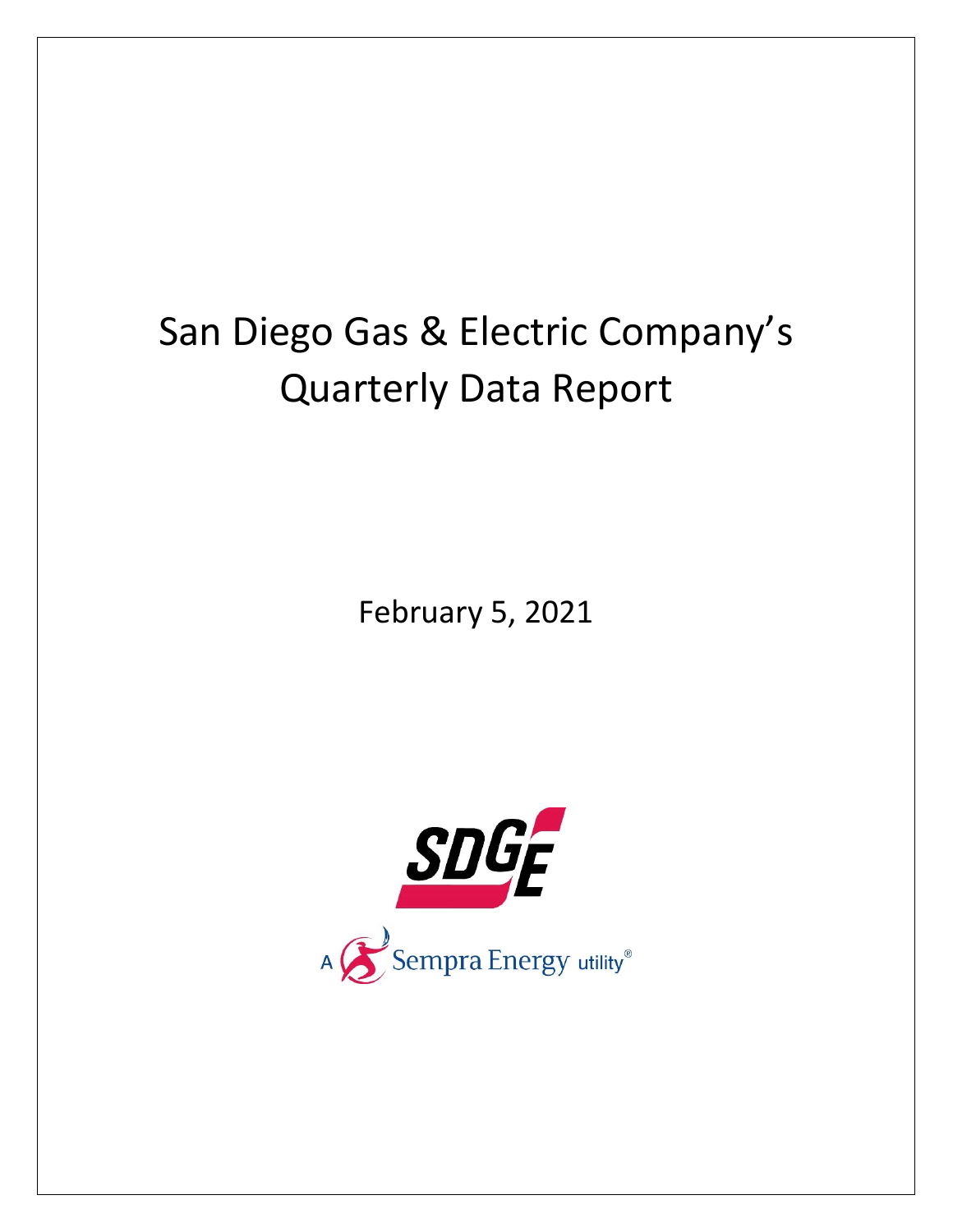Pursuant to California Public Utilities Commission (Commission or CPUC) Resolution WSD‐011, San Diego Gas & Electric Company (SDG&E or Company) submits its Quarterly Data Report (QDR or Report) associated with its Wildfire Mitigation Plan (WMP), covering completed work for October 1 through December 31, 2020, and planned work for January 1 through March 31, 2021.<sup>1</sup> A copy of this Report is being provided to the Director of the Commission's Wildfire Safety Division (WSD) and is being served to the California Department of Forestry and Fire Protection (CAL FIRE) and the service list of Rulemaking (R.) 18‐10‐007.

Specifically, this QDR provides SDG&E's spatial data related to its WMP, which was formerly required as a Class B condition (Condition Guidance‐10, Resolution WSD‐002) but is now a standalone quarterly reporting requirement per Resolution WSD‐011. This submission is comprised of:

- A geodatabase file with spatial data (20210205\_SDGE\_QDR\_JW.gdb)
- The QDR status report (20210205 SDGE\_QDR\_JW.xlsx)
- PSPS damage photos (20210205 SDGE\_QDR\_JW.zip)

As directed by WSD, SDG&E is submitting its QDR via Kiteworks.<sup>2</sup>

## SDG&E's Quarterly Data Report

SDG&E continues to support the WSD's desire to develop and require a consistent data taxonomy and schema for all electric utilities to use for WMP data submissions. As the WSD has acknowledged in its August 21, 2020 Draft Geographic Information System (GIS) Data Reporting Requirements and Schema for California Electrical Corporations (GIS Data Standards), the "electrical corporations are at different stages of their data journeys and employ differing business practices, which may impact certain electrical corporations' ability to fully comply with the requirements in [the GIS Data Standards]" and that the WSD's employing a phased approach to full implementation of their GIS Data Standards.<sup>3</sup>

As explained in its first Quarterly Report (submitted September 9, 2020), SDG&E's source data exists in multiple and disparate information systems. SDG&E has taken steps to create the capability to extract, transform, and load this data into a standard schema, which will be a significant and costly effort as the source systems contain hundreds of tables, tens of millions of rows, and consist of gigabytes of data. To prepare this QDR, SDG&E again used a manual, time and resource intensive, and burdensome process to gather as much as the requested data as possible, in the specific format outlined in the GIS Data Standards.

3 GIS Data Standards at p. 6. Available at:

<sup>1</sup> Resolution WSD‐011 (November 19, 2020), Attachment 3 at pp. 9‐10.

<sup>2</sup> Submission of the spatial data is consistent with the instructions provided by the WSD email *Guidance on Forthcoming GIS Data Submission for SDG&E* (December 8, 2020).

ftp://ftp.cpuc.ca.gov/WSD/GISguidance/WSD%20GIS%20Data%20Reporting%20Requirements\_DRAFT\_ 20200821.pdf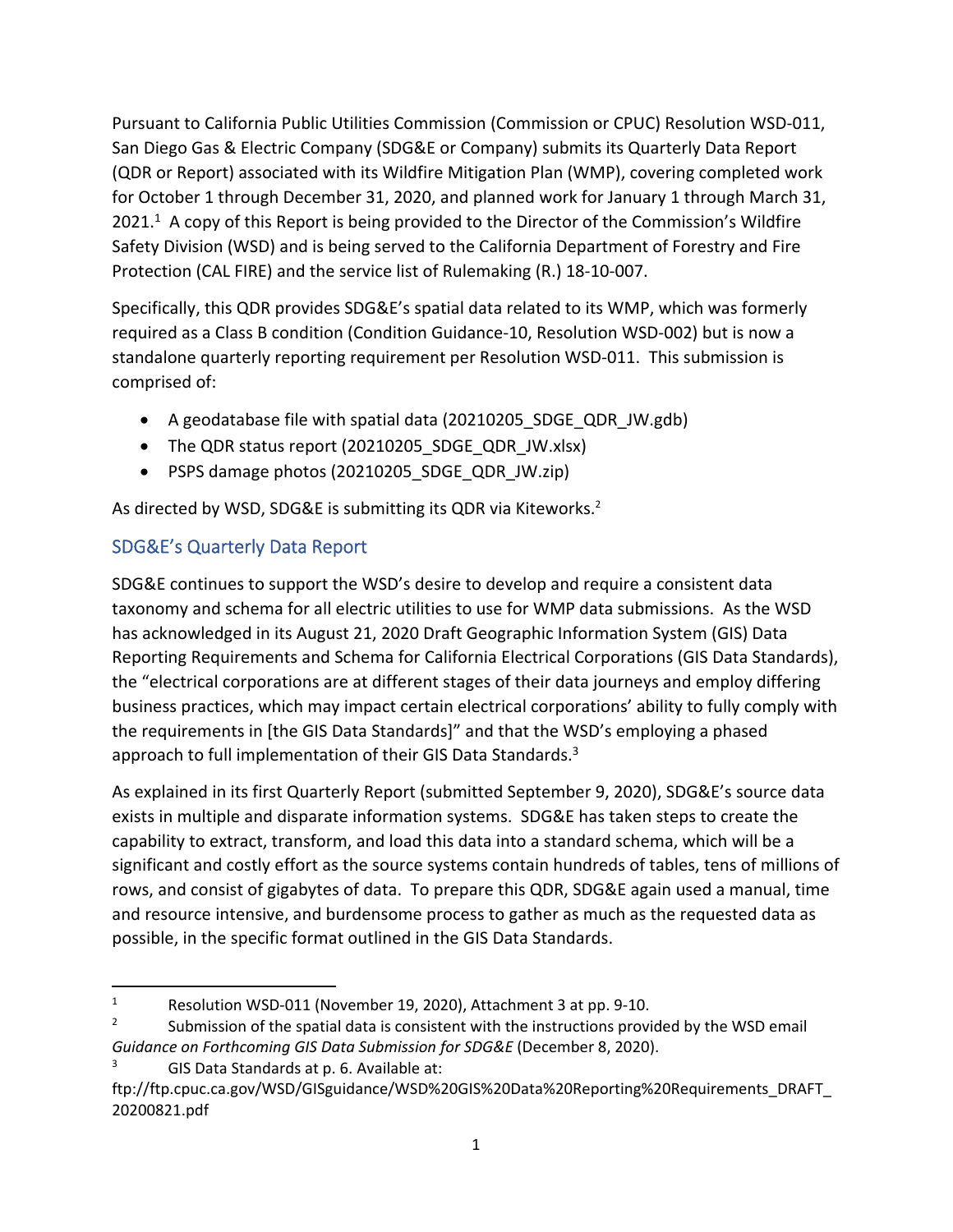In its initial Quarterly Report (September 9, 2020), SDG&E sought clarification of various issues related to the design of WSD's file geodatabase template and looks forward to an opportunity to work with WSD and stakeholders on potential refinements. In the meantime, SDG&E continues to investigate an investment in a technical data solution that would consolidate data from multiple sources into a single database. But this data project is expected to be a longer‐ term solution, and SDG&E expects to continue to perform this manual data gathering approach for this report and subsequent quarterly reports in the near future.

Upon receipt of the WSD Quality Control Report on GIS Data for SDG&E's September 2020 submission,<sup>4</sup> SDG&E made a strong effort to resolve several issues identified by the WSD. Notably, this submission further improves upon SDG&E's December 2020 spatial data submission by providing several previously unreported feature classes and attributes. This report includes data within 43 feature classes compared to 32 feature classes with data measured within the WSD Quality Control Report. In addition, within the reported feature classes, 652 of the 978 attributes within the schema contain data. The data reported has improved use of domain values and data formatting. Finally, this quarterly submission includes detailed reporting of Public Safety Power Shutoff (PSPS) events that occurred in Q4 of 2020 including damage reporting with photos. SDG&E continues to develop and improve its processes to gather and report data in the Initiative Asset Log for a future quarterly report.

To clarify SDG&E's quarterly data reporting capabilities, SDG&E has modified its approach to the status report slightly for this deliverable. If data is available to be reported, but is not included in this specific deliverable because no events occurred during the reporting timeframe, SDG&E marked "yes" that data was included, and provided clarification in the data availability field that there was "No data to report for this deliverable timeframe." SDG&E's rationale for this change is to provide a clear picture of the current reporting capabilities, regardless of the number of reportable events.

Please see confidential file "20210205\_SDGE\_QDR\_JW.gdb" which is a geodatabase file containing the available SDG&E's WMP reportable data in the schema provided by WSD.<sup>5</sup> In addition, the excel spreadsheet "20210205\_SDGE\_QDR\_JW.xlsx" which provides line by line accounting of the data included within this QDR, as well as provides an explanation of data gaps and timelines for gathering data not currently included in the confidential geodatabase file. SDG&E also provides a zip file titled "20210205\_SDGE\_QDR\_JW.zip" which includes photos of PSPS damage.

<sup>4</sup> Wildfire Safety Division Quality Control Report on GIS Data Submitted By SDG&E on September 9, 2020.

<sup>5</sup> Consistent with the instructions provided by the WSD, this file is being submitted via the CPUC's Kiteworks platform.